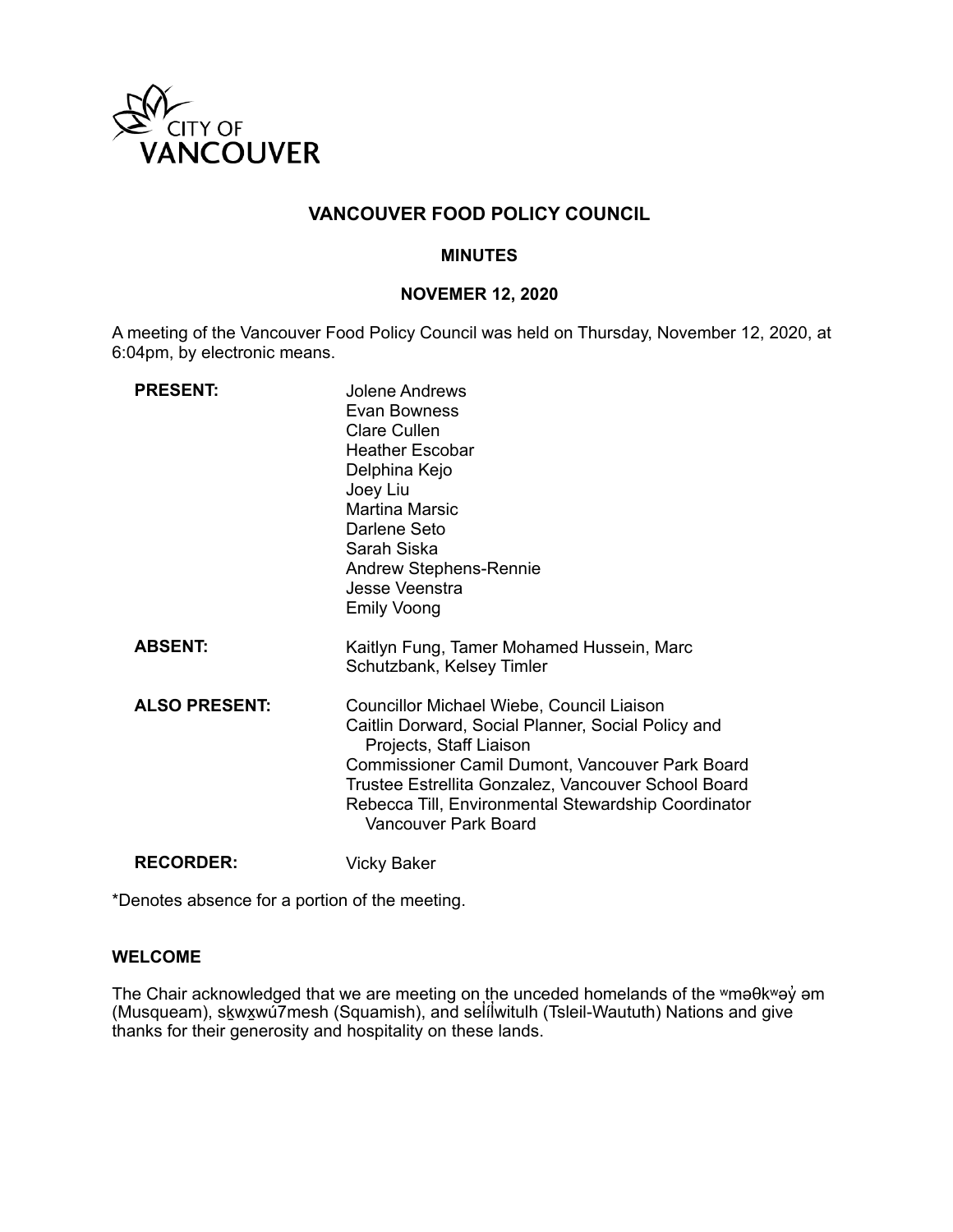## **Approval of Minutes**

MOVED by Andrew Stephens-Rennie SECONDED by Joey Liu

> THAT the Vancouver Food Policy Council approve the Minutes from the meeting of October 15, 2020, as circulated.

#### CARRIED UNANIMOUSLY

### **1. Opening (welcome, intros, housekeeping)**

Council members introduced themselves.

#### **2. Liaison updates**

- Councillor Wiebe
	- $\circ$  Climate Emergency Action Plan is going to council soon. Would like to make an amendment related to the potential for food systems to reduce GHGs.
	- $\circ$  Accessible City Strategy ongoing; through COVID those with disabilities have seen reduced access.
- Councillor Bligh
	- o No update available
- Commissioner Dumont
	- $\circ$  No update available
- Trustee Gonzalez
	- $\circ$  The Long Range Facilities Plan is going through consultations, and includes the greening of schools and gardens in every school
	- $\circ$  Cafeterias in some high schools are reopening, which is important for students and staff.
	- o Budget process will begin in January.
- Rebecca Till (PB staff) –see LFAP update.
- Rachel Telling (Sustainability Staff) update presented by Caitlin Dorward
	- $\circ$  Council will finish hearing from speakers on Nov 17 about the Climate Plan.
		- $\circ$  Greenest City grants are open. Up to \$50k for 1-2 year projects with a food systems focus; deadline Dec 6.
- Caitlin Dorward (SP staff)
	- $\circ$  A report will be made to Council Nov. 24th, 2020 (title: ELER Quick Start Actions: Initial Zoning & Development Bylaw Updates to Support Neighbourhood Grocery Stores). The work in this report is led by Planning and meets Food Strategy goals to increase healthy food retail, and responds to June Council motions regarding action towards food friendly neighbourhoods. Rather than reporting specifically on other aspects of food friendly neighbourhoods, this report refers to ongoing work to advance food friendly neighbourhoods through Vancouver Plan, the urban farm guidelines review, and the Vancouver Social Infrastructure Strategy.

#### o **Discussion**

Members would like to know what is being proposed; ACTION: Caitlin will check to see if the report is available and will circulate once it is published.

### **3. Working group updates**

• Leadership Team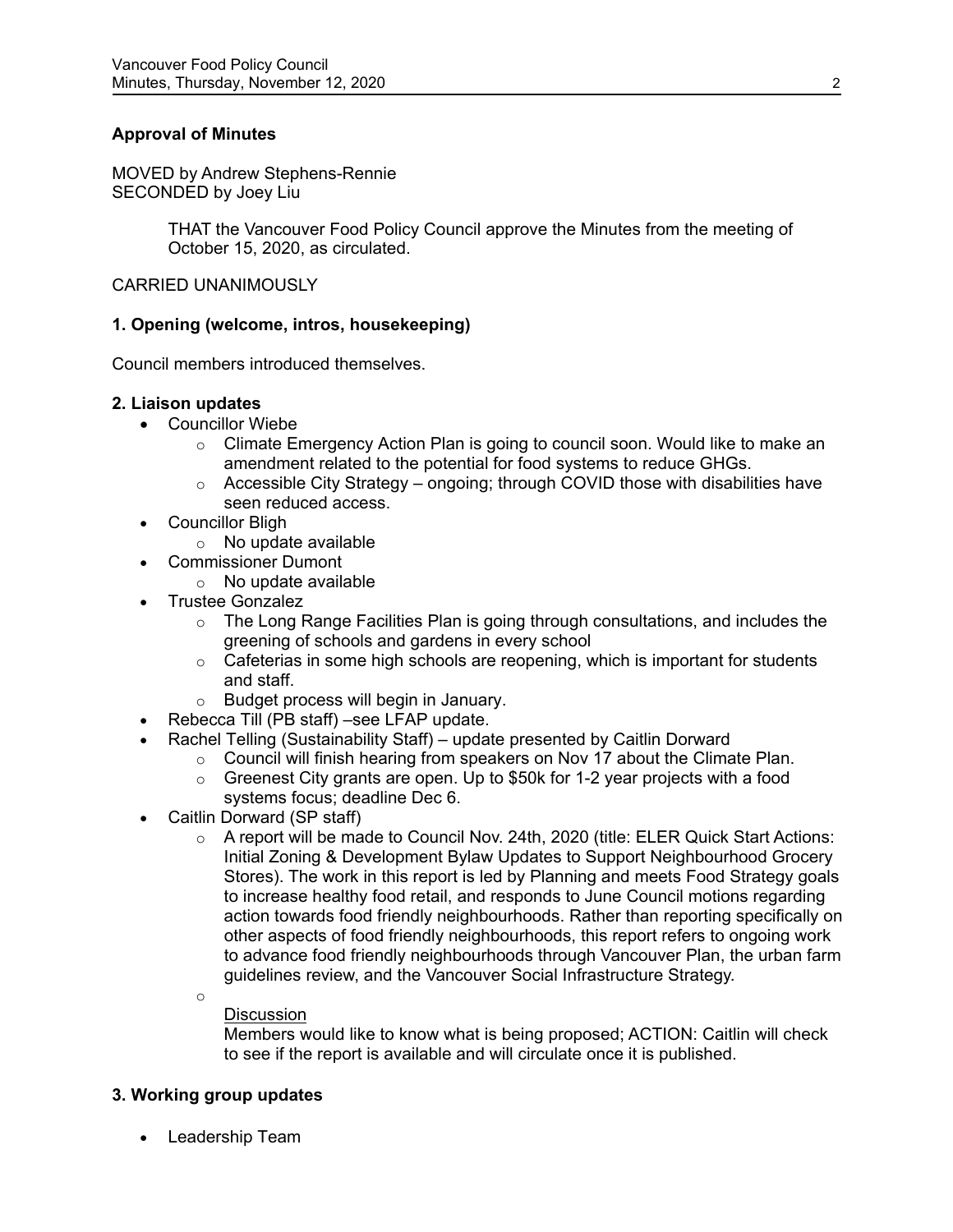- $\circ$  Small team is actively looking for more members, in particular those who will continue to the next term. It was confirmed that the VFPC will not meet in December. Invitations for 2021 will be sent soon; it has not been decided if meetings will be formal or informal.
- Food Waste have not met.
- Food Cultivation/Urban Ag
	- $\circ$  The Food Sovereignty Coop is requesting the VFPC sign on to a Letter of Support and provide policy analysis and advocacy for a wild meat processing centre in the DTES. ACTION: Evan will circulate a draft motion that can be reviewed prior to next meeting and voted on. If time sensitive, a special meeting can be held solely to address this issue. An ad-hoc group can be formed to address the research needs. Jolene and Sarah can provide support.
	- $\circ$  A motion around a Proclamation to acknowledge UN World Soils Day (Dec 5) has been drafted. SPEC has done important research that can highlight the importance of healthy soil for urban agriculture, parks, biodiversity etc. The proposed motion is closely linked to a similar motion in 2015, where the VFPC hosted an outdoor event at City Hall.

This could be promoted on social media, possibly with a gallery of photos of soil. Potential for collaboration with UBC Centre for Sustainable Food Systems to announce research. Possible interest in a creating an urban soils toolkit.

### MOVED by Clare Cullen

### SECONDED by Andrew Stephens-Rennie

### **VFPC motion for Vancouver Soil Day proclamation**

#### WHEREAS

- 1. Healthy soil is important for all living things; and healthy soils sustain life and society;
- 2. December 5 2020 is United Nations World Soil Day;
- 3. Soil is essential for food security, food production, food waste reduction and composts, all of which are linked to the creation of a just and sustainable food system to which the City of Vancouver committed itself to in the 2013 Vancouver Food Strategy;
- 4. A Vancouver Soil Day Celebration provides an opportunity for Vancouver residents to learn more about the role of soil in storing and filtering water, preventing erosion, cycling and storing carbon and providing for plants and animals;
- 5. A Vancouver Soil Celebration is an opportunity for people of all ages to share knowledge and learn about upcoming academic and community-led research about sustainable soil management;
- 6. A Vancouver Soil Celebration is an opportunity for people of all ages to acknowledge that soils are a solid ground for life, whether in a rural or urban environment, and therefore care for soils is imperative for overall community health;

#### THEREFORE BE IT RESOLVED

THAT The Vancouver Food Policy Council moves that the City of Vancouver Council proclaim Saturday December 5 2020 as Vancouver Soil Day in the City of Vancouver.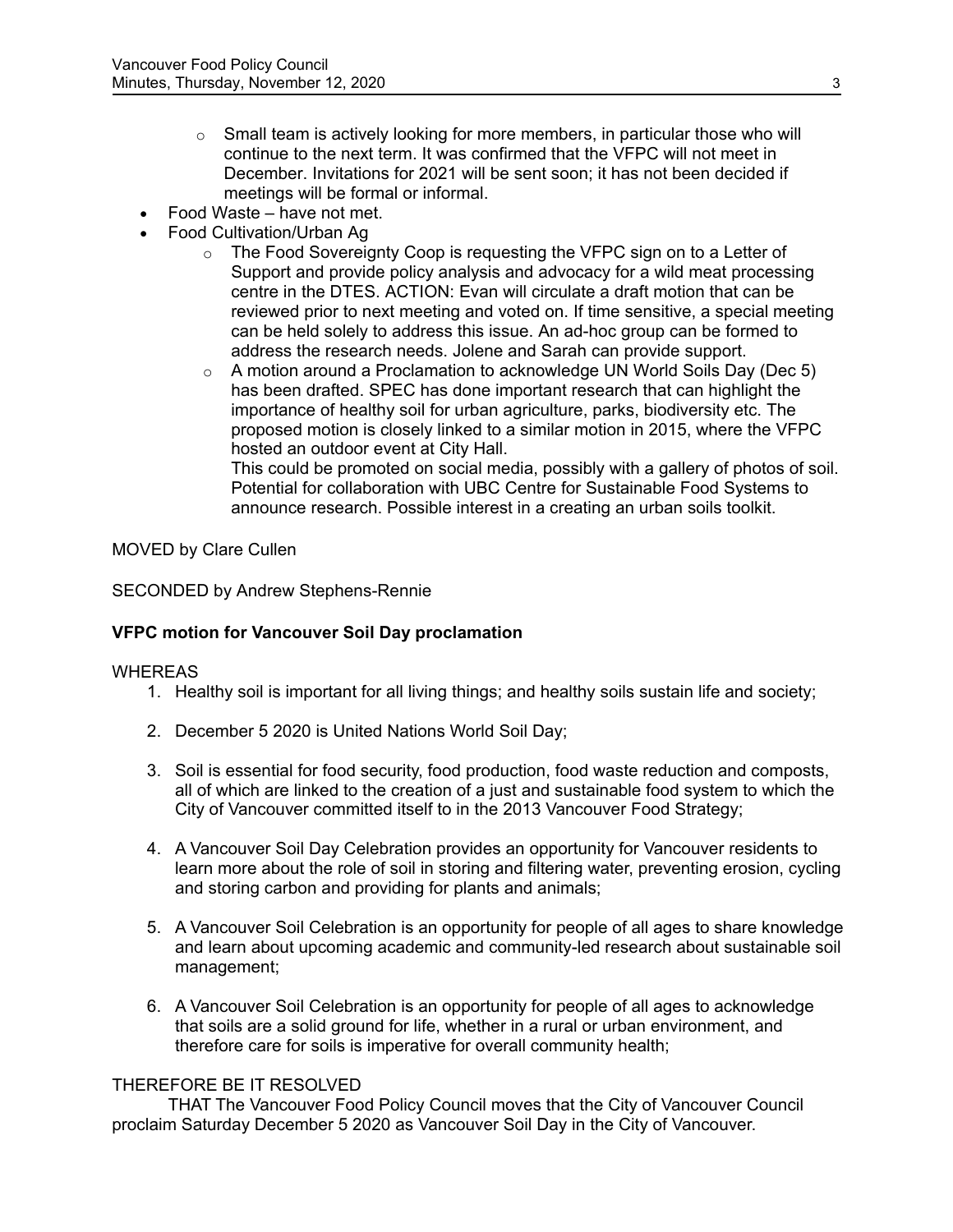### CARRIED UNANIMOUSLY

- Development/Retail no new updates. ACTION: Those who want to review the first amendment to the food friendly neighbourhoods, contact Darlene.
- Children & Youth have not met.
- Community Food Programming have not met.

## **4. Preventing and Reducing Food Waste in the City of Vancouver**

Motion was passed in July, then work was done to refine. While the intent is the same, the wording is different and formal motions are needed to reconsider the earlier vote, and to pass the amended motion.

RECONSIDERATION MOVED by Martina SECONDED by Joey

> THAT the Vancouver Food Policy Council reconsider its final vote, held on July 9, 2020, regarding the prevention and reduction of food waste in the City of Vancouver.

CARRIED UNANIMOUSLY (Darene Seto absent for the vote)

The reconsideration having carried, the amended motion was MOVED by Emily Vroong and SECONDED by Sarah Sitka.

### CARRIED UNANIMOUSLY

### **FINAL MOTION AS APPROVED**

#### WHEREAS

- 1. The Greenest City Action Plan 2020 sets an ambitious target for the City of Vancouver to become the greenest city in the world by 2020;
- 2. The City of Vancouver has committed to becoming a zero-waste community, as outlined in the Zero Waste 2040 Strategy, through actions that include becoming a "leading city in food waste prevention" and identifying and pursuing "options to improve food rescue and redistribution systems";
- 3. 58% of food produced in Canada is wasted, and avoidable food waste is worth \$49 billion;
- 4. According to the Food and Agriculture Organization (FAO), if food waste were a country, it would be the 3rd largest CO2 emitter, just after China and the USA, and ending food waste is understood as the single most powerful solution to mitigate the impacts of the climate crisis;
- 5. The United Nations' Sustainable Development Goal (UN SDG) 12.3 is to decrease food waste at the retail and consumer levels by 50% per capita by 2030 and other municipalities, including the City of Toronto, have committed to this target;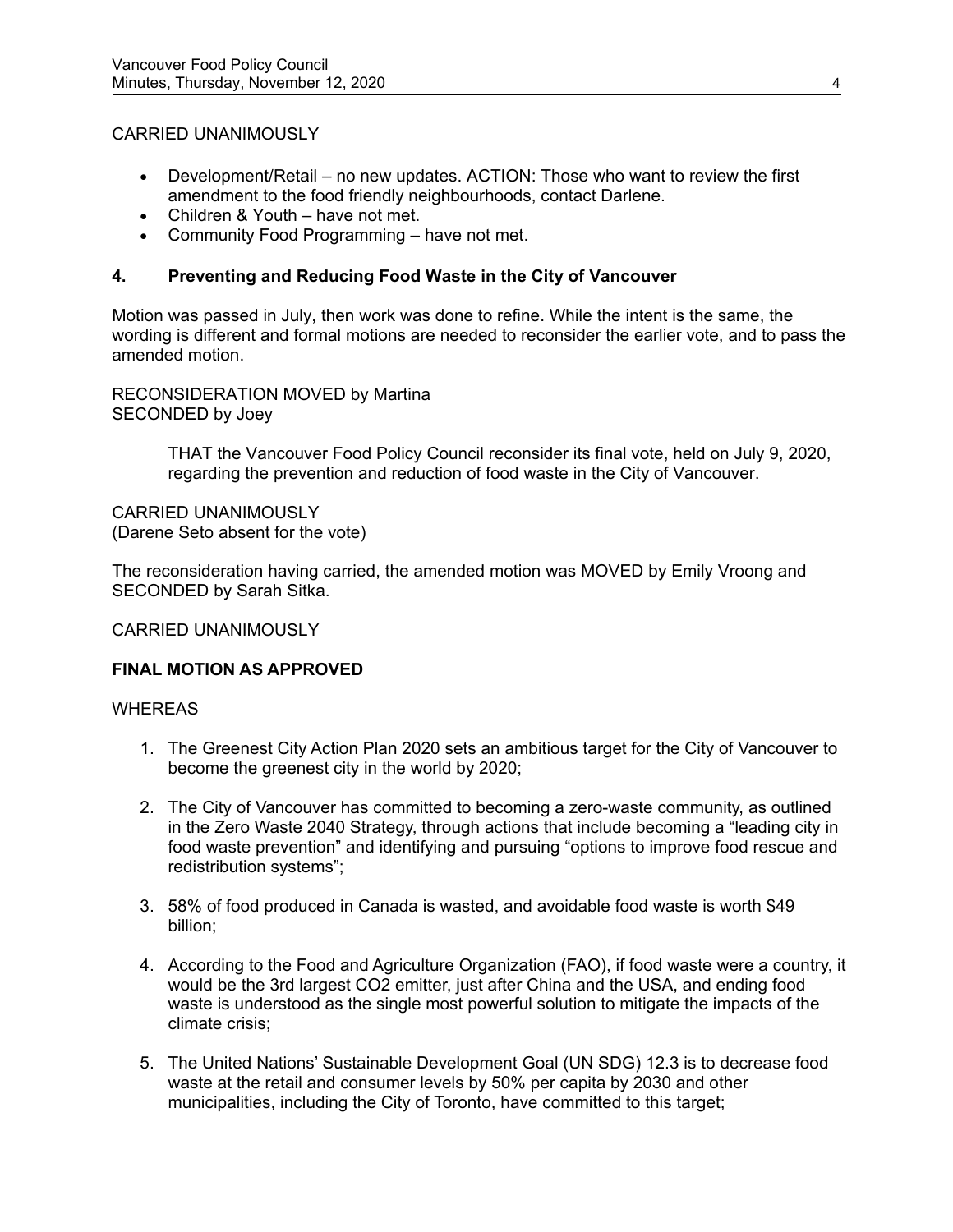- 6. The City of Vancouver is a C40 member city and that C40 has committed to reducing "food losses and wasting of food at the retail and consumer levels by decreasing losses along production and supply chains, minimizing the production of surplus food, and facilitating safe food donation and by-products for feed production";
- 7. Champions 12.3 have identified that food loss and waste "reductions can save money for farmers, companies, and households" a message that is particularly relevant now as Vancouver families and food businesses are feeling the economic effects of the COVID-19 pandemic;
- 8. A recent Restaurant Canada Survey found that 800,000 employees in the foodservice industry lost their jobs at the onset of COVID-19, yet food losses represent 7% of sales in the BC foodservice industry, exceeding the value of estimated gross profits for the sector (5% of sales);
- 9. Dignified access to food is a human right, and is recognized as such in the Vancouver Charter, and yet data indicates that 12% of citizens of British Columbia were food insecure in 2016; and estimates of food insecurity increasing exponentially due to the pandemic.

### THEREFORE BE IT RESOLVED

- A. THAT the Vancouver Food Policy Council recommend that the City of Vancouver commit to 50% food waste reduction per capita by 2030, including both commercial and residential food waste generated within the City of Vancouver;
- B. THAT the Vancouver Food Policy Council recommend that Council direct staff to:
	- i. Review the Sustainable Development Goal 12.3 adopted by the United Nations in relation to the City of Vancouver strategies: new GCAP goals, Zero Waste 2040, the Climate Emergency Response, and the Healthy City Strategy.
	- ii. Review and report back on the possibility of adopting the goal of 50% food waste reduction per capita by 2030, to be in line with the United Nations 2030 Agenda for Sustainable Development.
- C. THAT the Vancouver Food Policy Council recommend that the City of Vancouver publicly reports food waste data every year.

### **5. Vancouver Park Board Local Food Action Plan (LFAP) update and engagement session**

Tammara Soma (member of LFAP update consulting team) welcomed participants provided overview of the process and introduced the consultant team. Rebecca Till then provided background on the LFAP that was originally passed in 2013. This update will revisit the role of the Park Board in food work and contributing to a just and sustainable food system. For example,